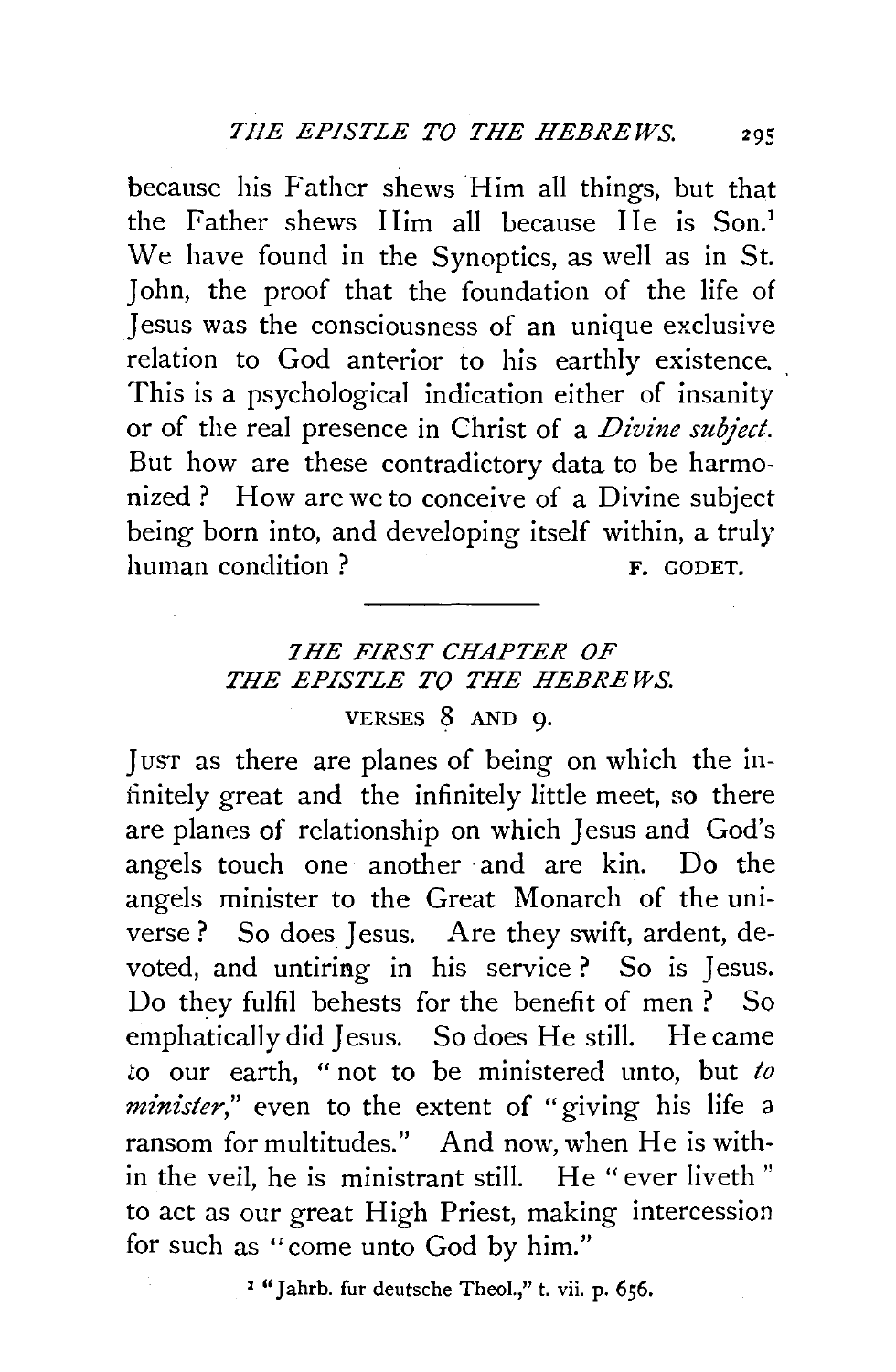But while there are thus points of obvious contact between Jesus and angels, there are points of obvious contrast as well. There are ministries *and* ministries. There is scope in ministry, as for the infinitely great, in its appropriate sphere, so for the infinitely little, and for all the grades that rank between. And hence a distinctive difference between Jesus and angels. Of the angels it is said in Scripture,-

> *Who maketh his angels winds, And his ministers a flame of fire.*

They have received honourable employment, at the hand of the Universal Monarch, in some of the subordinate affairs of his government ; and they heartily "do his commandments, hearkening unto the voice of his word." But of the Son, as we read in verses 8 and 9 of the Chapter before us, it is said in a different kind of strain, $-$ 

' *Thy throne, 0 God, is for ever and ever :* '

*and* 

*'The sceptre* of *equity is thy kingdom's sceptre; Thou lovedst righteousness, and hatedst lawlessness; Therefore, O God, thy God anointed thee With oil of gladness above thy fellows.*'

It is thus higher things—" glorious things "—things allied to the infinitely great—that are spoken of the Son. According to his Father's good pleasure, and in consequence of his own incomparable merit, his ministerial and mediatorial rank is transcendent ar.d peerless.

The inspired writer introduces his disparted quotation by means of the expression *but unto the Son*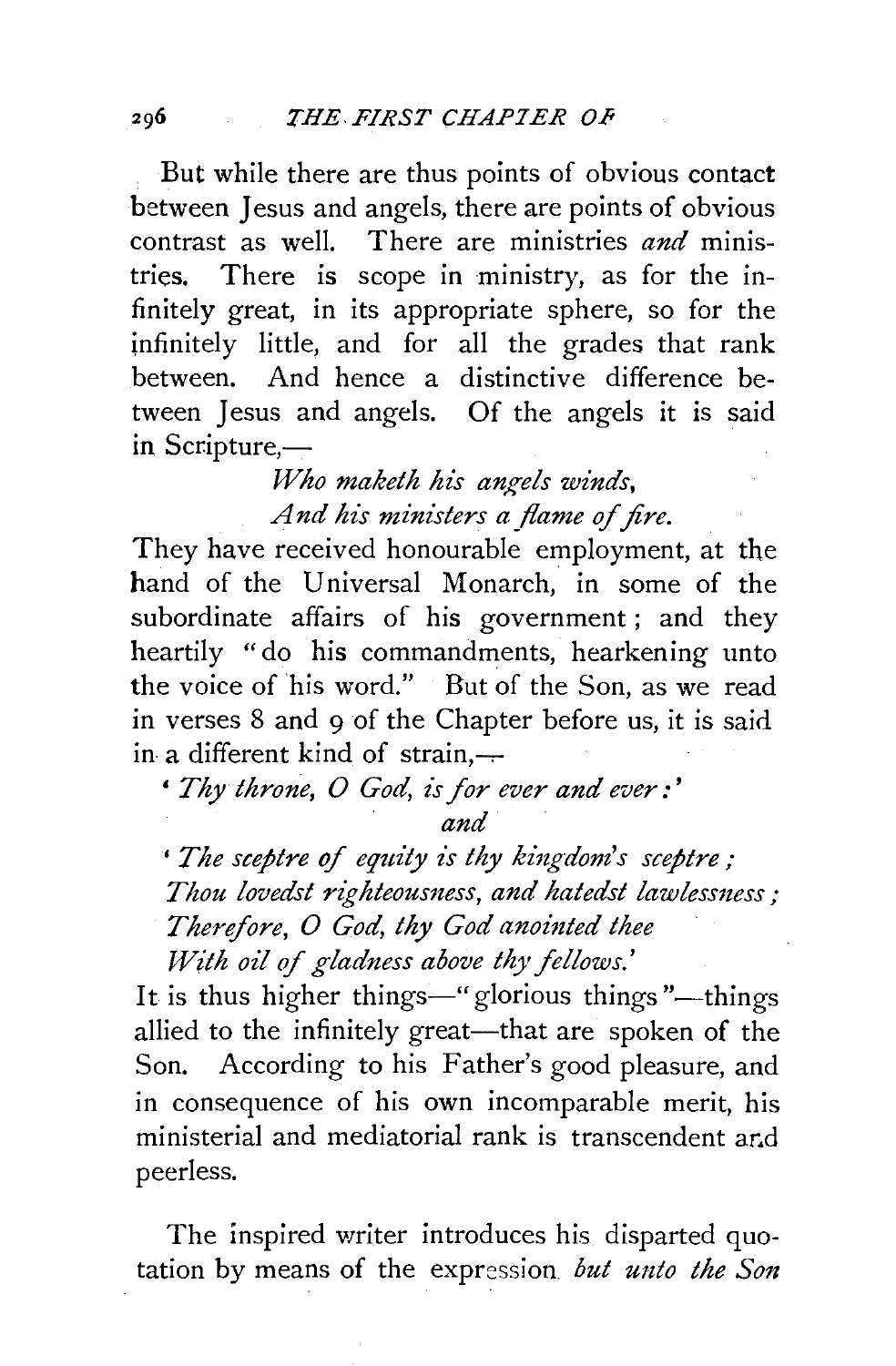*he saith, or, unto the Son on the other hand it is said.* In the words of the citation, the Son is actually addressed, though not directly, by the Father. And hence the propriety of the English preposition *unto,*  as well as of the Greek  $\pi \rho \delta s$ ; although, for lucidity's sake, it is legitimate, when translating the entire sentence into English, to avail oneself of the twofold rendering of and *unto*, in the two contrastive clauses. So much more elastic is the Greek preposition than the English.

The passage cited is taken from the sixth and seventh verses of the forty-fifth Psalm,---one of those strangely fascinating odes of the Old Testament, which have an ineffaceable charm alike for the simplehearted and unlettered child of faith and· for the most scholarly and critical *litterateur.* It is a gem . of a lyric, of the purest water. It is beautiful' in diction, elevated in conception, bold in imagery, and singularly splendid in representation.

It has however become, more particularly in modern times, a battle-field of critics.

The Fathers of the Church,—led off by Justin Martyr among the Greeks, and Tertullian among the Latins-recognized, as it were unanimously, a Messianic element in the Psalm. It is the Messiah, according to them, who is the King, "fairer than the children of men, on whose lips grace is poured." It is the Messiah, as the greatest of heroes and the unconquerable champion of right in its contest with might, whom the hymnist apostrophises thus:

<sup>3.</sup> Gird thy sword upon thy thigh, O Hero I *Thy glory, and thy majesty:*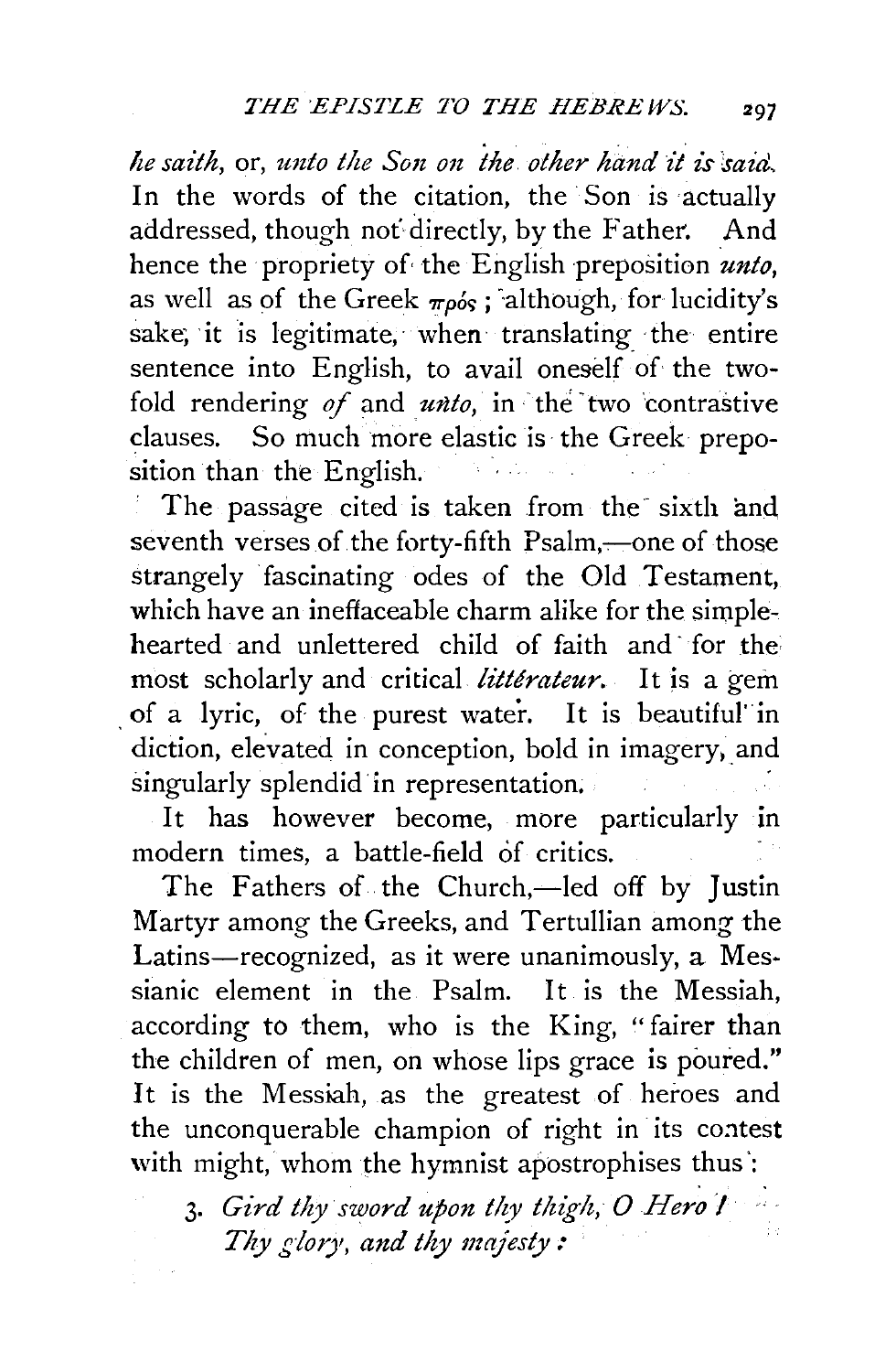- 4· *Yea thy maJesty* I *Go forth; Drive on in thy chariot;* For the sake of truth, and the lowliness of *righteousness : And thy right hand shall shew thee terrible things.*
- 5· *Thy sharp arrows-As the peoples fall under thee-*Are in the heart of the enemies of the King!

It is the Messiah, consequently, who is addressed in the immediately succeeding stanzas, which contain the words of the Letter- writer's quotation. And. then, when in the second part of the Psalm there is mention made of the Queen, the Bride, "all glorious" in her person and array, standing " with-·  $\sin$ " in " gold of Ophir," the virgins — her bridal companions-accompanying her ; and when, in addition, reference is made to other "kings' daughters," who were among the King's living treasures and " honourable women," the representations, though to us Europeans embarrassing with the riches and luxury of their imagery, were regarded by the Fathers as a brightly-coloured oriental vision of the Saviour's love to his people, considered partly in their unity, as the one Church of the living God, and partly in the plurality of the various communities or communions into which the one Church is territorially subdivided.

The Fathers of the Church were in this, the Messianic interpretation of the Psalm, in full accord with the Fathers of the Synagogue. The Chaldee Targumist paraphrases the second verse thus: $\frac{m}{r}$  *Thy*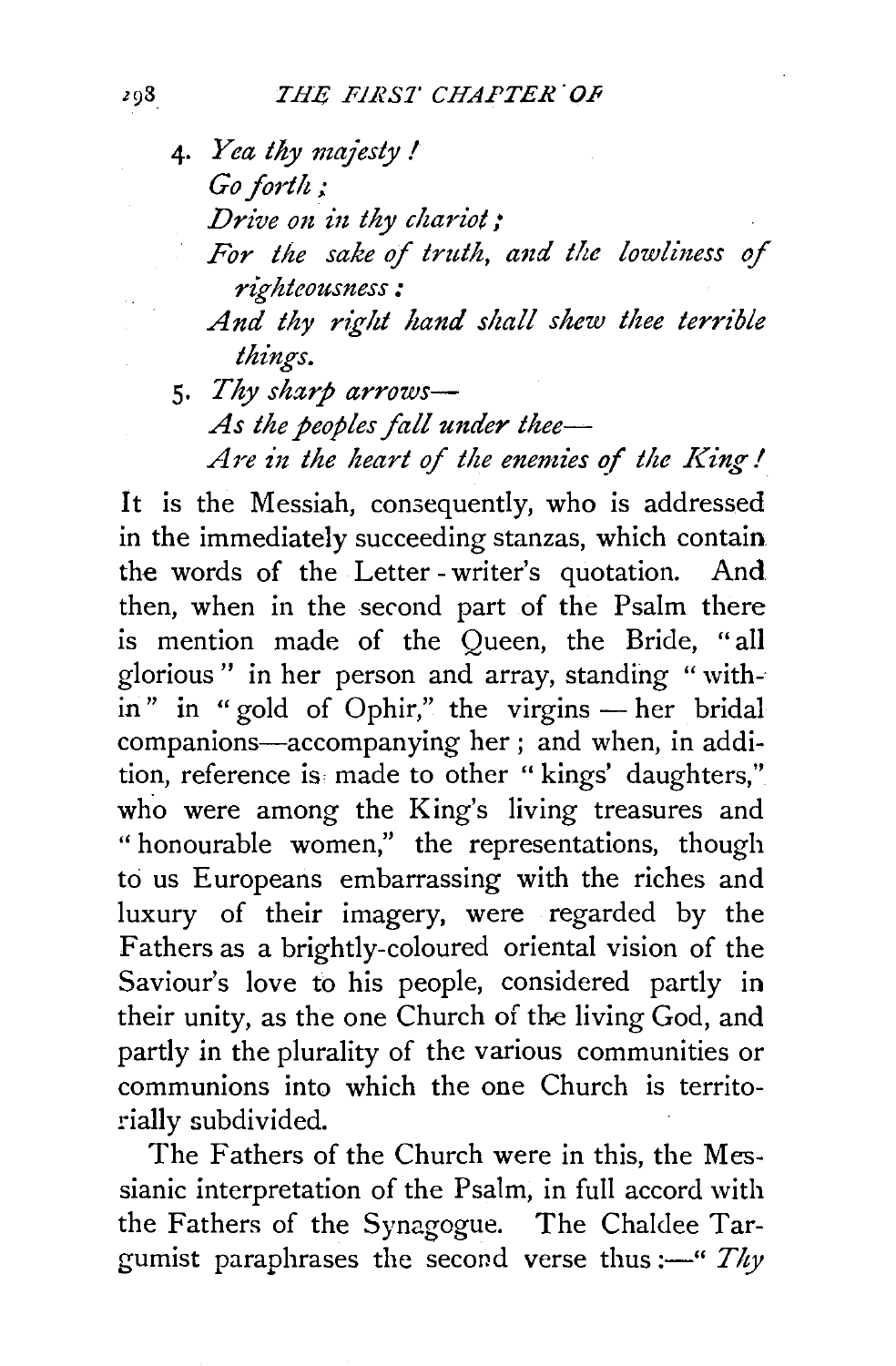beauty, O King Messiah, is superior to that of the *children of men: the spirit of prophecy has been im*parted to thy lips: wherefore *Hehovah has blessed thee for ever."* Kimchi follows in the wake of the Targumist, unhesitatingly. So did Aben-Ezra, when his words are correctly interpreted (see *Schöttgen's Messias,* p. 432). And not they alone, by any means. "Innumerable others of more recent date,'' as Calmet expresses it, " interpret the Psalm of the Messiah."

Still greater numbers of Christian expositors, from the mediaval ages down, have recognized a Messianic element and aim in the  $P_{salm}$ ; the great majority supposing that the second or bridal section is throughout parabolic or allegorical, while a minority conceive that it is historical and typical.

Of the former class we have a conspicuous example and representative in F. Adolph Lampe, whose massive Monograph on the Psalm-characterized alike by remarkable learning, ingenuity, and elaboration - has achieved for it what Vitringa's great Commentary achieved for Isaiah. With him agree Cajetan, Amyraut, Geier, Owen, Döderlein (1 779), .Hengstenberg, Tholuck.

Of the latter class, Calvin, Grotius, Limborch, Bleek, are prominent representatives. Calvin saysin the fine old English version of Arthur Golding ~" Like as it is certain that this Psalm was made upon Solomon, so is it uncertain who is the author of it. It seemeth likely unto me that some one of the

<sup>&</sup>lt;sup>1</sup> " Es ist fast ein Unisono der besten Exegeten aller Jahrhunderte für die Messianität vorhanden."-Böhl, Zwölf Messianische Psalmen p. 267.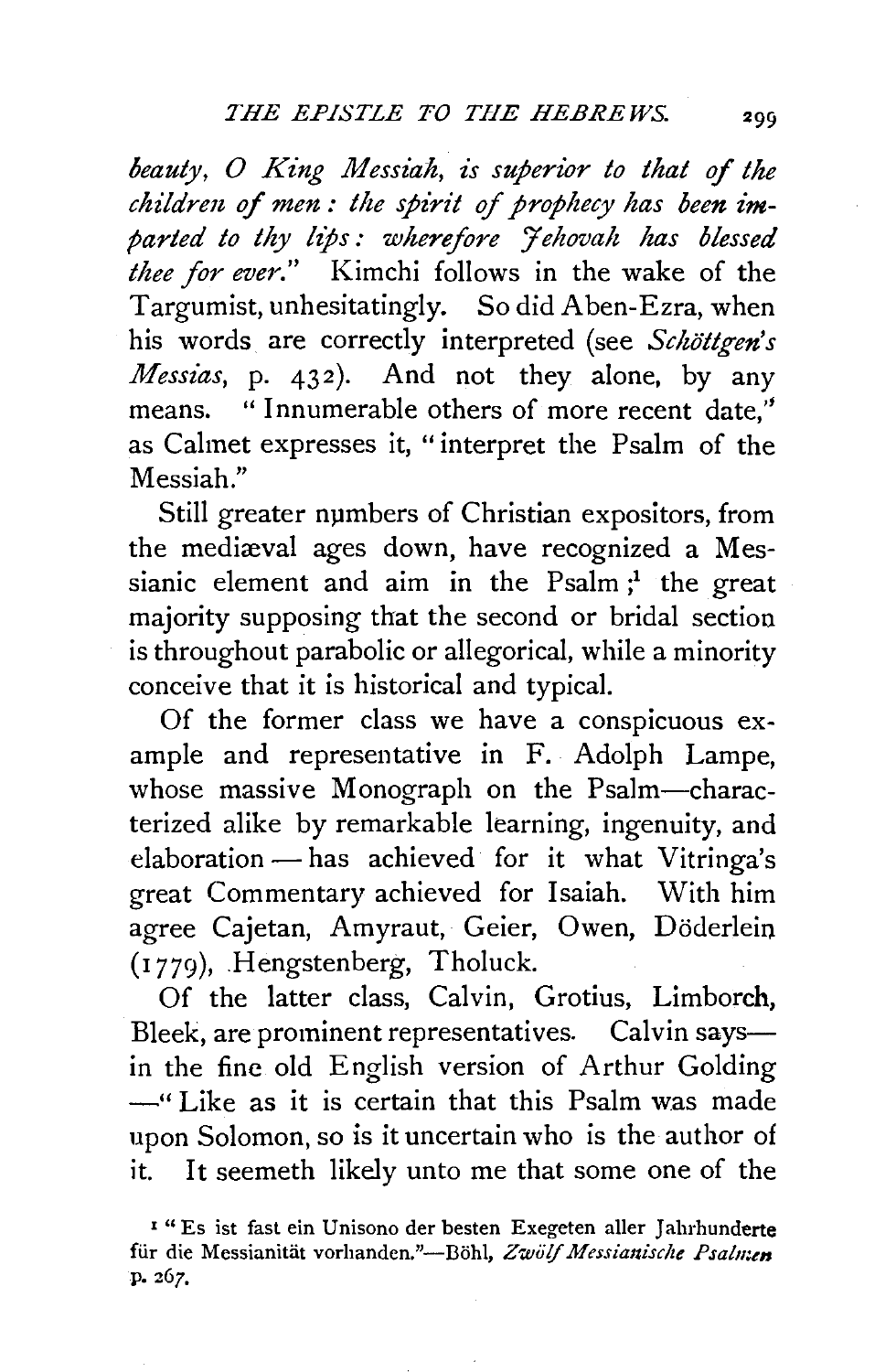prophets or godly teachers-whether it was after Solomon's death or while he was yet alive-took this grcund to entreat of, to teach folk, that whatsoever had been seen in Solomon had a deeper respect." "Therefore, although the prophet began his treatise upon the son of David, yet he mounted up-higher in spirit, and comprehended the kingdom of the true and everlasting Messias.'' Grotius says : "This poem was sung, by virgins in honour of Soloman as a bridegroom, and of his bride, the daughter of the King of Egypt" "But even the Chaldee paraphrast acknowledges that it refers mystically to the· Messiah." Limborch says: "This Psalm was composed in honour of Solomon when he married the daughter either of the King of Egypt or of the King of Tyre. Whence it is evident that the conterits of the Psalm; in -their first and literal sense, refer to Solomon; but they are so august and glorious that we are shut 'up to the conclusion that a greater than Solomon is here."

There is a large third class of expositors, preponderant in these modern times, at once from their numbers and their scholarship, who object entirely to the Messianic . interpretation. They maintain that there is not the least evidence, in the ode itself, that the author had any other object in view than the eulogistic celebration of the nuptials of his sovereign. Krahmer regards the application of the bridal section to the Messiah as not only arbitrary, unnatural, and strained, but as positively " scandalous.'' It is admitted, however, that sooner or later, after the ode had got into circulation among the pious, it so insinuated itse!f into their mystical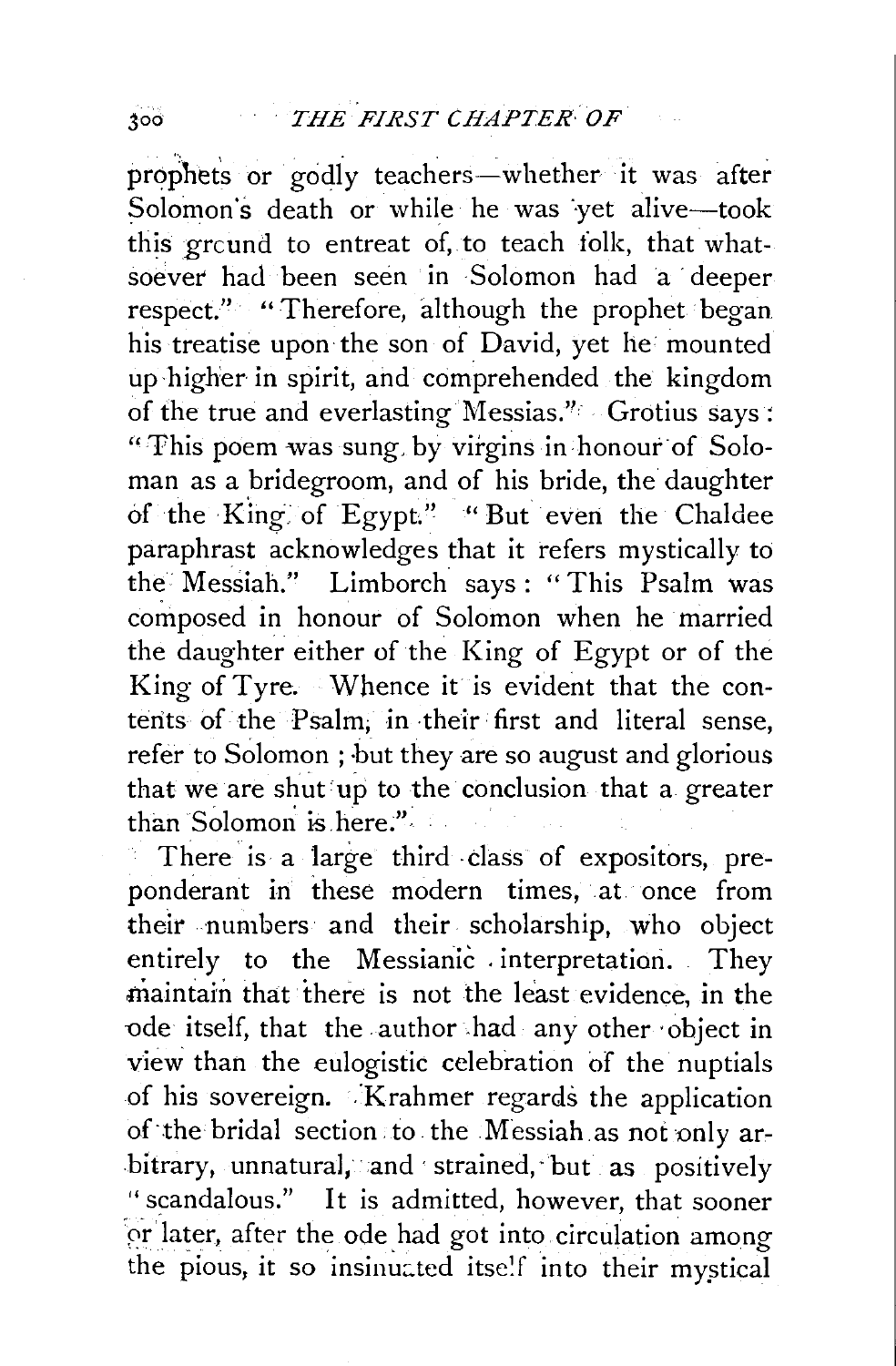longings and aspirations, that at length there grew upon it, and as it were into it, a Messianic interpretation, just as if such a conception had been a part of the poet's original intention.

## How, then, shall we regard the Psalm?

We cannot, in the first place, accept the theoryassumed by the Fathers, advocated by Lampe, espoused by Cajetan, Amyraut, Geier, Owen, endorsed by Kohlbrügge in his Monograph, and lately defended 'with great ability by Reinke in his *Mes*sianische Psalmen-that the reference is entirely unhistorical and mystical. The bridal section of the Psalm is throughout too realistic to be accounted, for, without violent straining, on such a hypothesis. In particular, there is difficulty in relation to the polygamous element. And even were that difficulty to yield, there is further difficulty in distinguishing between the individuality of the mystical queen and the distinct individuality of each of the other royal daughters who are among the bridegroom's 'honourable ' or ' beloved ' women. And there is, besides, yet another difficulty in relation to the declaration, " *instead of thy fathers shall be thy children, whom thou may est make princes zn all the earth."* It seems so natural to interpret such a good wish as a veiled realistic expression, appropriate to a bridal occasion. It is difficult, therefore, to accept the hypothesis of an entirely unhistorical Messianic reference.

But it seems to be still more difficult to accede to the hypothesis of Sykes, Knapp, De Wette, Krahmer, Ewald, Hupfeld, Maier, that the Psalm is non-Messianic altogether, at least in original intention.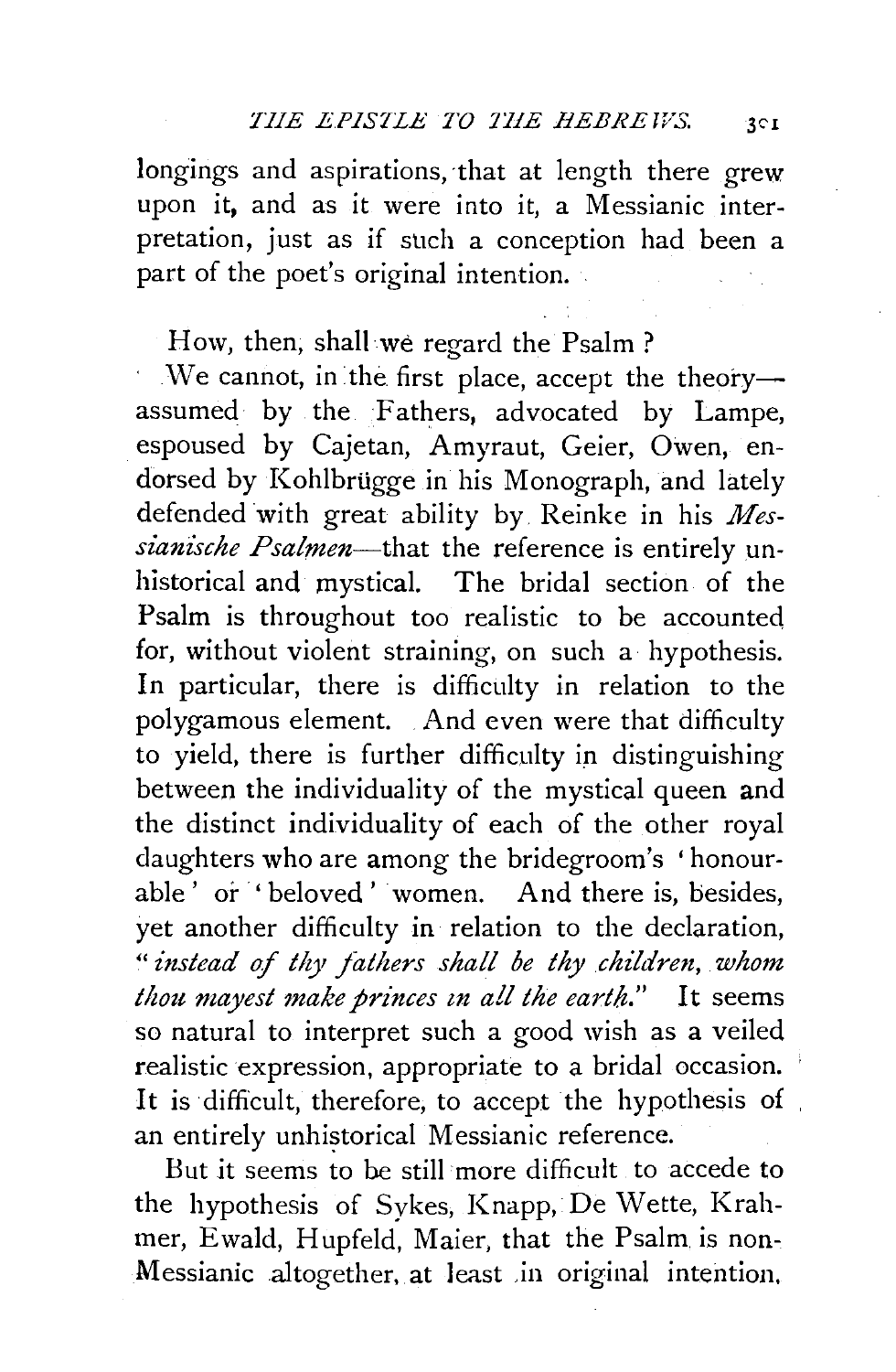and was merely a secular and eulogistic epithalamium, or wedding-song (Ewald), uttered from the ordinary plane of loyal congratulation. The follow~ ing are among the indications that something higher is aimed at.

( 1) There are significant references to the infinite in time :-" Therefore God hath blessed thee *for ever,·* " " Therefore shall peoples praise thee *for ever and ever,"* &c.

(2) A dominion of world~wide extent is assumed: "Thou shalt make thy children princes *in all the earth."* If the translation be correct, a Messianic reference seems to be unquestionable; and that it is correct seems, at least, to be highly probable, and is admitted by De Wette. Consider the expression in the succeeding verse, " Therefore shall *peoples* praise thee." The other rendering, *in all the land,* adopted by Knapp, Krahmer, Ewald, Hupfeld, dwarfs the gratulation into comparative insignificance, while the adjective *all* puffs out the insignificance into prominence.

(3) Then, when the poet addresses the king with profound reverence, and says, " Gird thy sword upon thy thigh, *O mighty One!*" (ver. 3) and again, " Thy throne,  $O$  *God*, is for ever and ever" (ver. 6), the language, though capable of application to other potentates than the Supreme, in consequence of the generic import of the words rendered *mighty One*  and *God* (see Expositor, vol. i. pp. 361-365), is yet peculiarly appropriate to the King of kings. And the likelihood is that Isaiah alluded to it, and drew from it, when, in his indubitable Messianic oracle contained in Chapter ix.  $2-7$ , he introduced as in-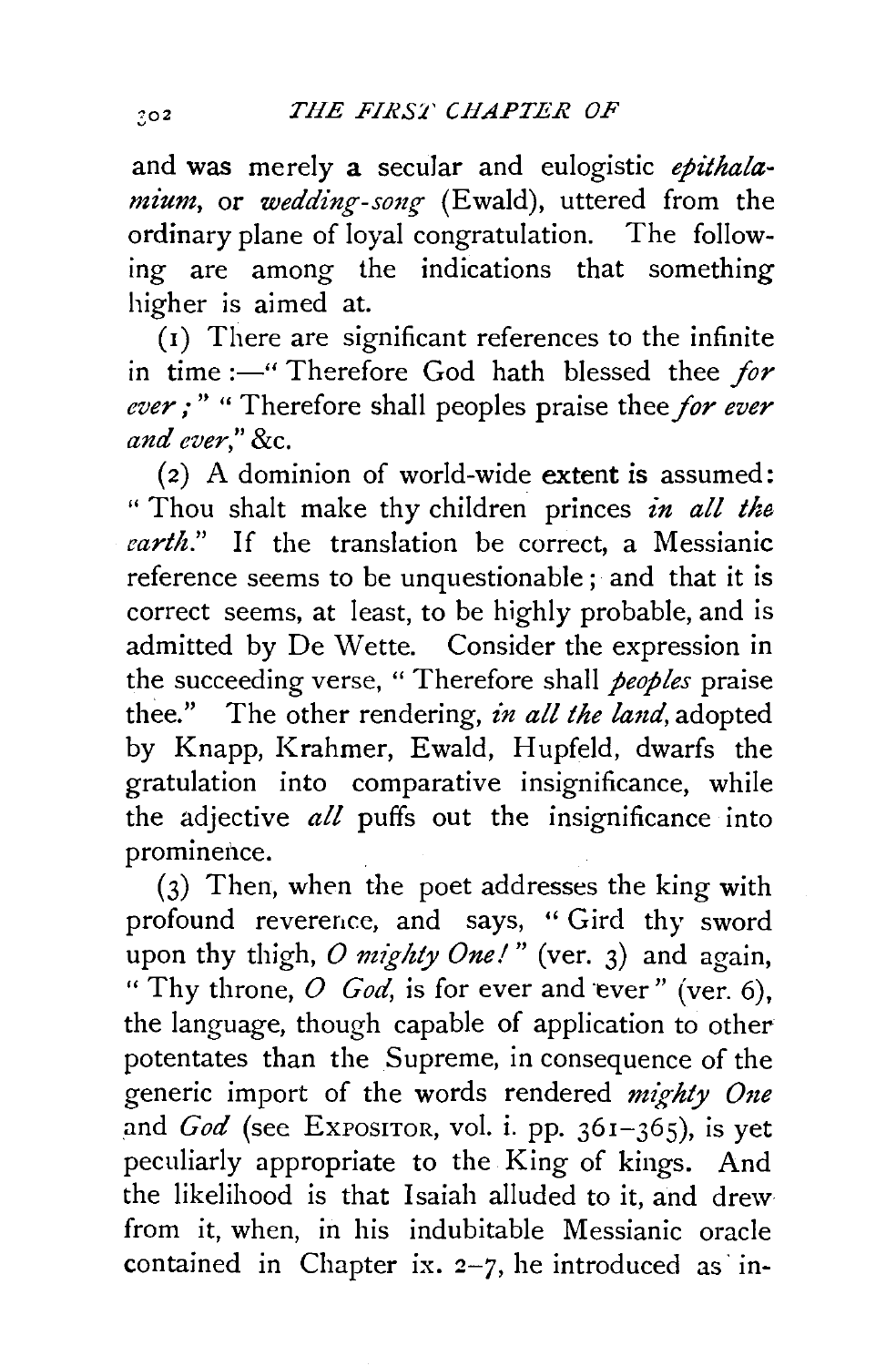tegrant items in the complex name of the Royal Child that was to be born, these two, *God, the mighty One.* 

(4) We know that the Saviour alluded to Himself as a Bridegroom (Matt. ix.  $15$ ; xxii. 2; xxv. 1), and was alluded to by John the Baptist under the same representation (John iii. 29). And we know besides that St. Paul speaks of the ' mystery ' of. the relation " between Christ and the Church" as shadowed forth in the relation ·that unites husband and wife (Eph. v.  $22-33$ ); and that St. John in like manner speaks of " the marriage-supper of the Lamb," and of the bride "who makes herself ready" in her "fine linen, clean and white" (Rev. xix.  $7-9$ ). It is not a creepingly prosaic, but a soaringly poetic representation, that must no doubt have been originally a glowing picture, painted in a moment of rapture, within some poet's ' chamber of imagery.' Only thence could it have descended, as 'a thing of beauty' and 'a joy for ever,' into current use on the plane of common life, so as to become a household ideal. *The likelihood is, that the original picture is*  found in this forty-fifth Psalm, which, as a work of surpassing poetic genius, spoke at once and for ever *to the hearts of the people.* It is likewise probable that the parallel representation of the gracious rela~ tion of Jehovah to Israel, under the Old Testament economy, was, so far at least as its developed form is concerned, derived by the prophets, greater and smaller, from the same source. And thus, if some of the boldest and most fascinating Messianic representations, that occur both in the Old Testament Scriptures and in the New, flow from the fountain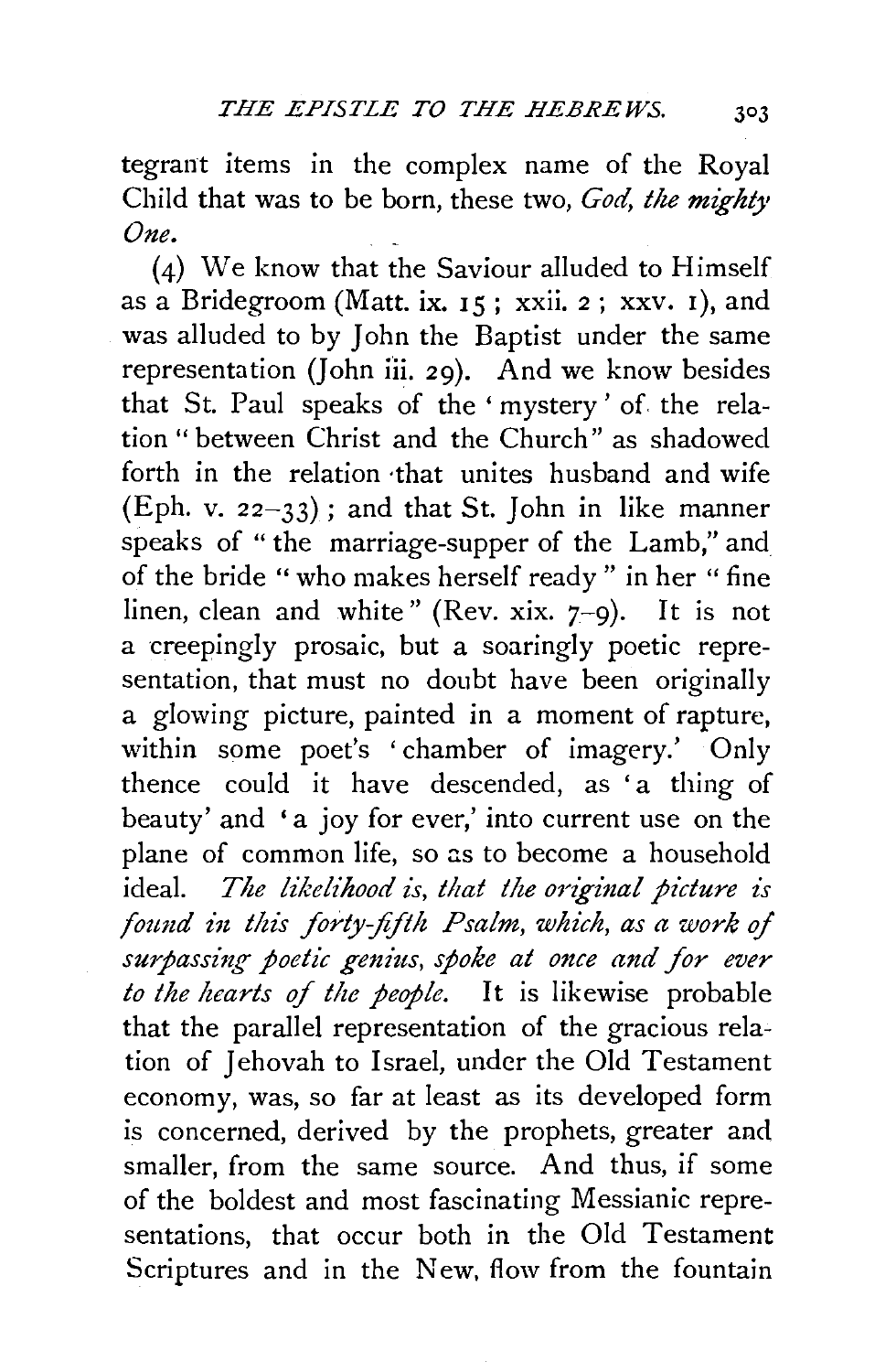of our Psa1rn, it is surely not improbable, to say the least of it that its bridal scene should have in it. intentionally and indelibly, something of the spiritual and the I/lessianic.

(S) Then again, the Psalm was addressed, if not by the author himself, yet at all events by the col• lector, to *the Music-Master*, doubtless for the very purpose of being introduced into the service of song within the sanctuary (see Stähelin, Zur Einleitung *in die Psalmen*, § 1). But such a destination of the Psalm would be utterly incredible, if it were merely  $a$  secular epithalamium.

(6) And, indeed, the very fact that it has a place in the Psalter affords presumptive evidence that it is, and was intended to be, of sacred import. The five books of the Psalter are not mere bundles and jumbles of all sorts of ballads and poems-a Hebrew *olla podrida.* They \vere selected by the different editorial collectors with the view of furnishing for the people, as it were *a hymn-book,* or miscellany of sacred song for adoration, edification, and praise.

What then? Shall we fall back on the theory of an intentional ' double reference' ? Shall we suppose that the poet had in his eye both a typical and anti-typical bridal ? and that he so modulated his music, that melody rose beyond melody, all along the terraces of his song, till the several strains and grades combined in one sublime symphony? Or shall we, on the other hand, suppose that while, so far as his own consciousness was concerned, the poet intended only to speak of things seen, temporal, and historical, his words were secretly so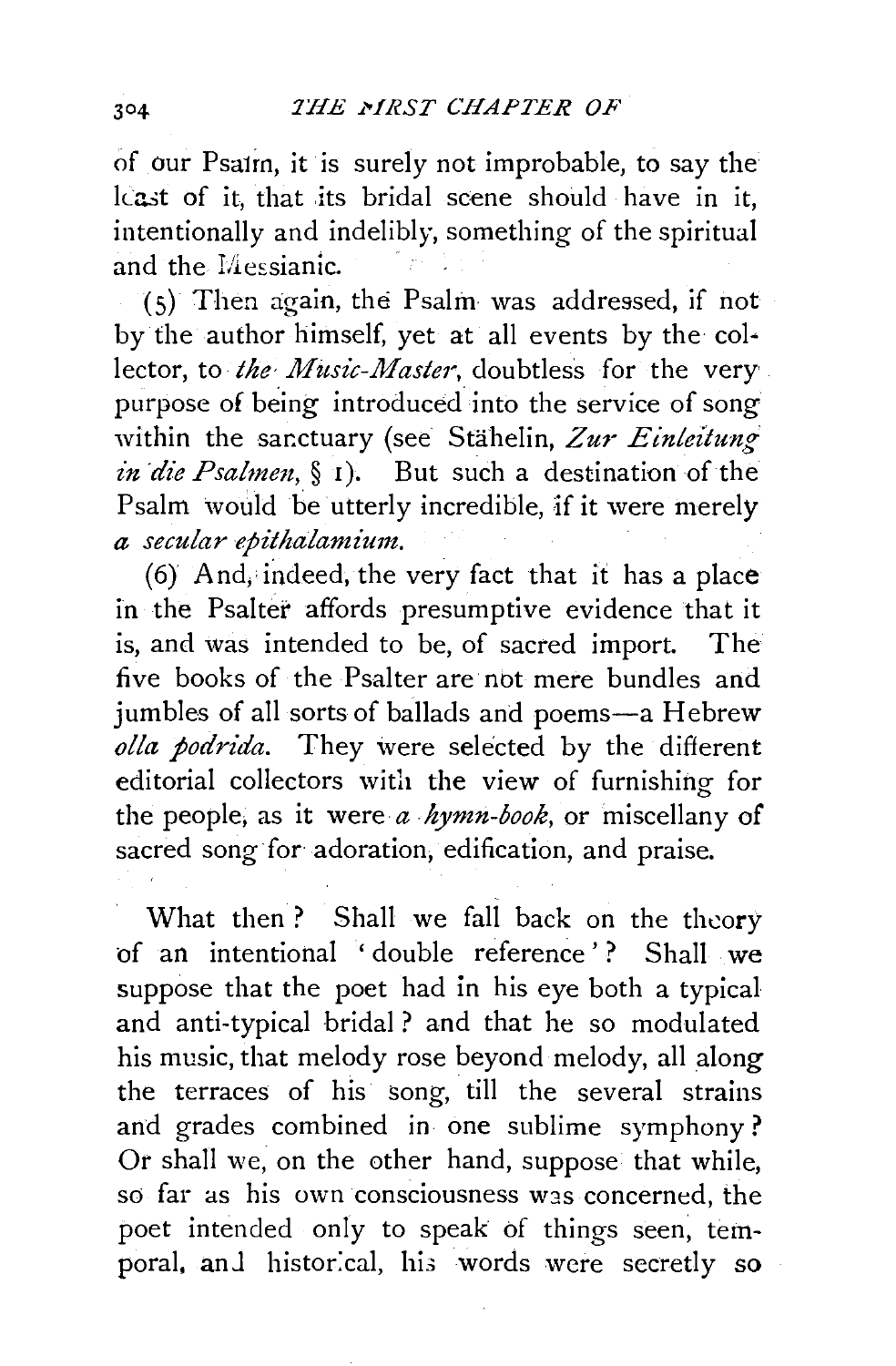overruled by the Spirit, that breathed upon him from above, that they were made capable, in the Divine intention, of a complementary reference to things unseen and ideal ?

To either of these theories there are formidable objections.

 $(I)$  To the former :—For if we shall assume that the entire details of representation were intended to be applicable,—though on different planes, and in different degrees of adaptability,—to the personages and events of two distinct scenes, one present and the other future, then the question arises,— What ground in reason is there, *intrinsic to the Psalm itself*, to vindicate such duality of reference ? But if it shall be assumed that the dual reference, instead of comprehending and covering all the details, is merely occasional and partial, then how is the devotional reader, or even the literary critic, to disintegrate the typical from the antitypical ? Is not the Psalm turned into an enigma ?

 $(2)$  There are likewise serious objections to the second theory; for it seems, in its very essence, to remove the antitypical element from the sphere of human observation. If the Psalmist had no thought of it, while he wrote, on what principle are we to have thought of it, while we read ?

There must surely be some *via media*, though it should be but as an indeterminate bridle-path, between these two theories.—How may we find it?

We are not likely ever to find it, unless we are on our guard against transferring our highly developed and largely ramified: distinctions in, logical thought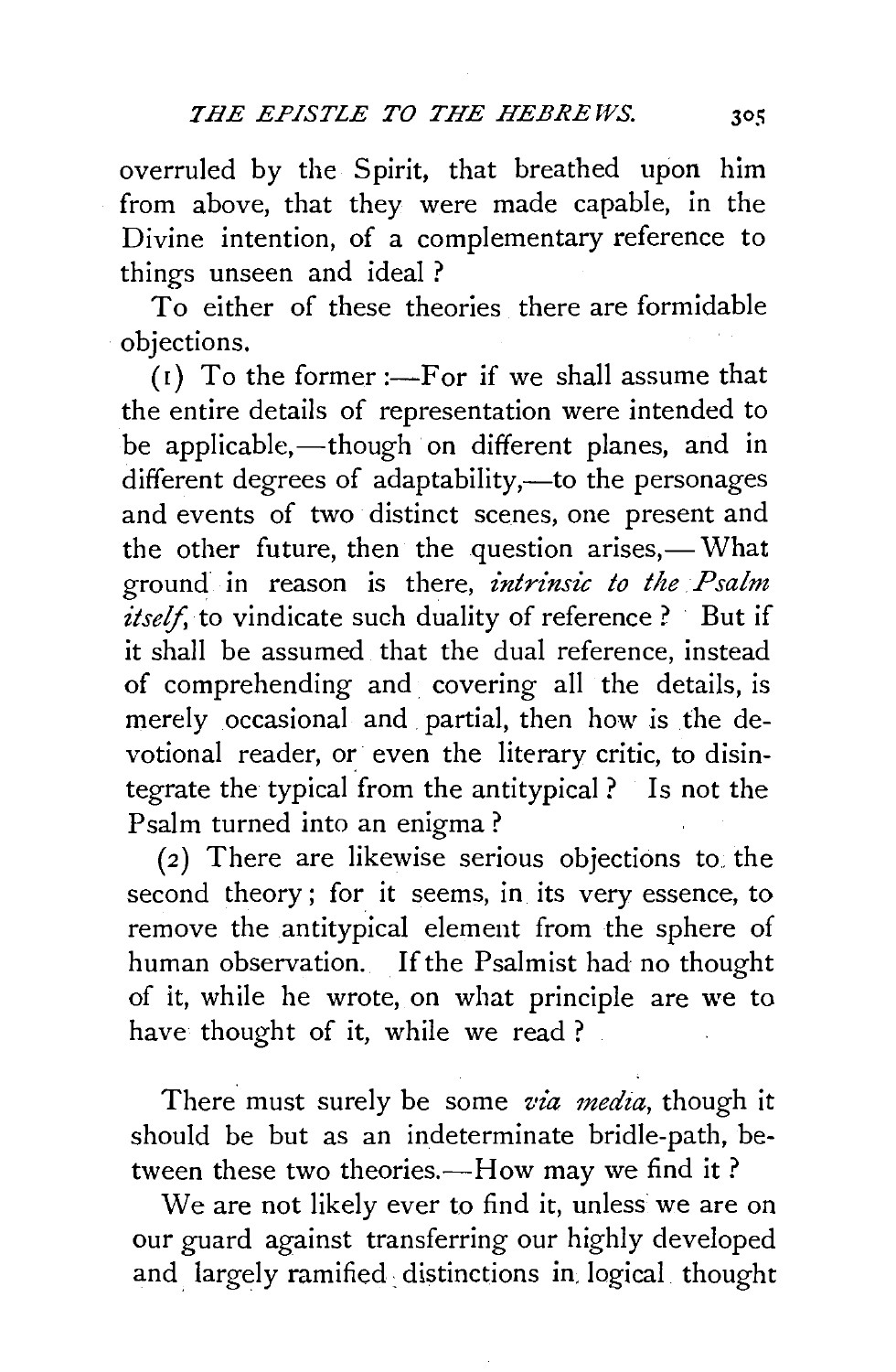to products of a more indefinite and rudimentary era in literature. There is but little reason for supposing that the inspired Psalmists wrought out for themselves, or got wrought out in them, or for them, any elaborated scheme of Messianic typology. Not unlikely they never expressly formulated to themselves the ideas of *type* and *foreshadow,* as distinguished from *prophecy, anticipation, expectation, hope, history.* Their very idea of *prophecy* differed from that which is current in these modern times, and was far more generic. Their idea of *history* too was different. Indeed, they had no word for *history proper,* in our modern acceptation of the term. They did not distinguish it from *a practical miscellany of moral biographical sketches.* And since they did not, it is cruel injustice to subject the ancient biblical narratives and representations to criticisms that derive all their apparent validity from a state and stage of literature belonging to a totally different epoch of development.

It should never be forgotten that there is a ceaseless growth in human language, so long as it lives, and that one of the difficulties which the honest investigator has to encounter, in his effort to reproduce the conceptions of past ages, arises from the fact that the terms in which thought is carried, and carried on, represent at different stages, and in different ages,-so far as the inseparable subjective  $e$ lement is concerned,  $-$  variable quantities and q•1alities.

There is growth in thought too. Even after minds reach the stage when, so far as mere power is cnncerned, an absolute maximum has been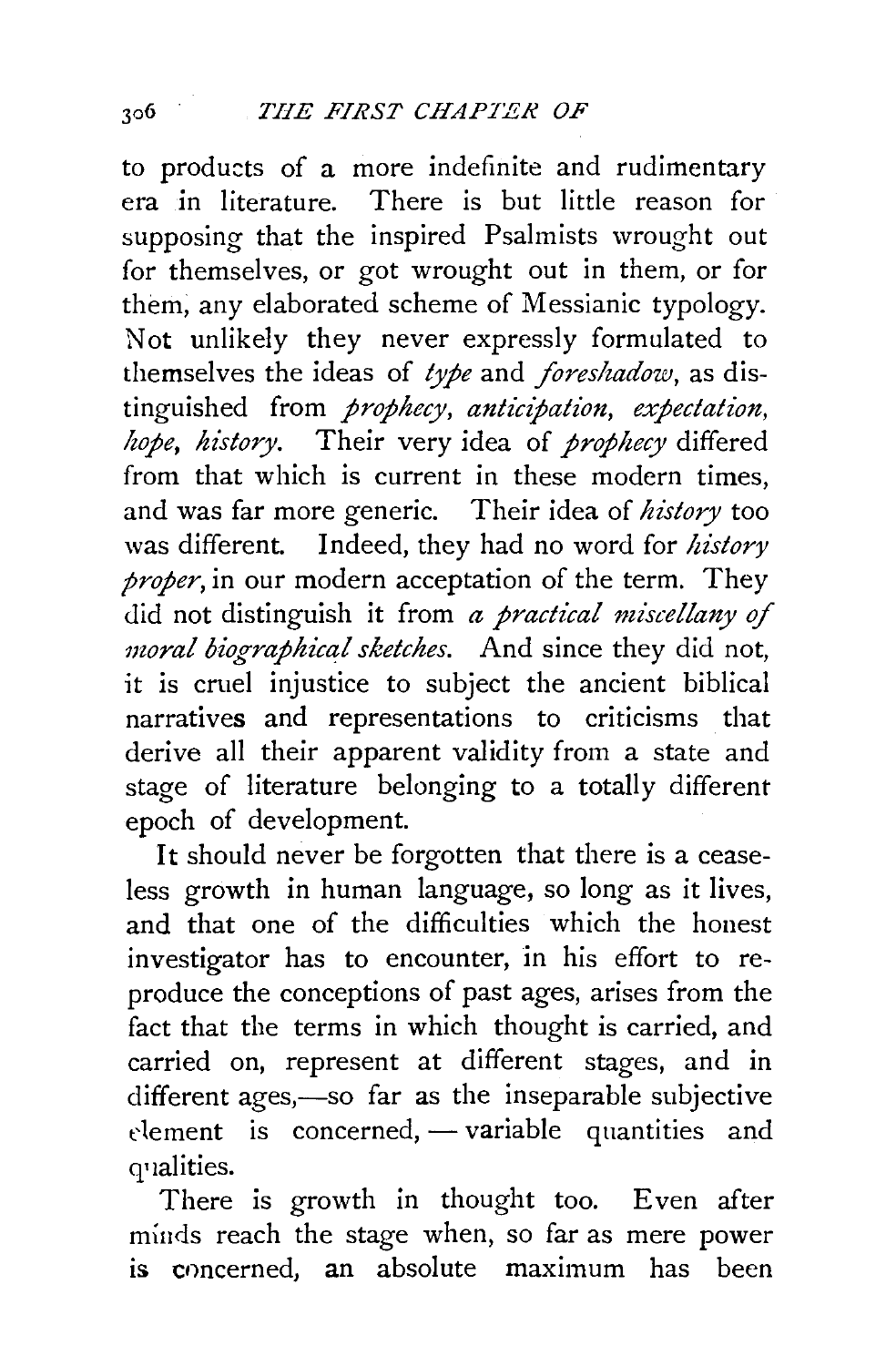attained, there are still other dimensions, distinct from that of power, which are elastic, and within which growth goes on. Collective mind grows. National mind grows. Mind, ecumenically, grows. The human mind of Jesus grew (Luke ii. 40, 52). It would not have been human if it had leaped at a bound into the maturity and 'fulness of manhood. The minds consequently of all the inspired writers grew,—even after the crisis of their inspiration, and under it, and indeed very specially in consequence ·Of it. They could not see everything in a minimum of time. They could not understand everything at a glance. We shall never comprehend a hundred niceties and peculiarities in the epistles of St. Paul, if we leave out of view the element of growth, consequent on his conversion and inspiration,  $-$  an element that interpenetrated the whole period of his literary activity. In St. Peter too there was the same growth and progression. Even after his ultimate commission as an apostle, he found room, or at all events room was in him, for growth in manifold ways, theologically as well as otherwise. Consider, for instance, his view of the relation of the gospel to the Gentiles, before and after his vision in Joppa and his visit to Cornelius.

Is it to be wondered at that this principle of growth should require to be applied to prophets and psalmists, individually, and in the mass ? and indeed to prophecy and psalms in general? What if we should come to the conclusion, that at the time when the forty-fifth Psalm was written, there was but a rudimentary conception of the Bridegroom-relation $ship$  of the Messiah ? What if ample scope and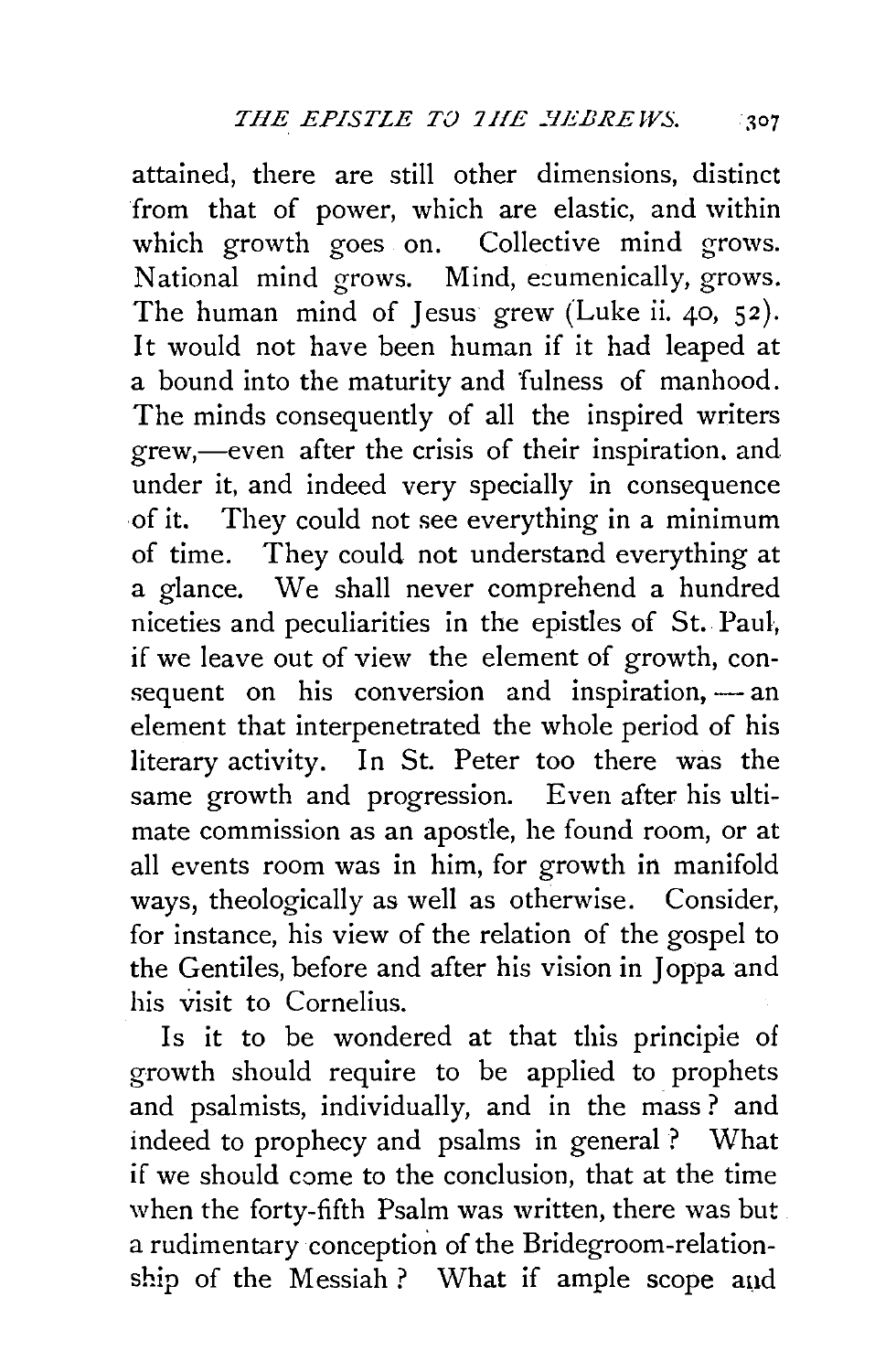verge remained for the future growth and development of the conception ? What if the actual nuptials of an actual historical king afforded the first occasion for the beautiful idea? Must not the King of kings have a fitting Object for the full enjoyment, and the full reciprocation, of his love ?

The entire Old Testament, like the New, is a growth. During the currency of the Dispensations through which it extended, there was progression from stage to stage. The close of the Old Testament Book is far in advance of the commencement. Isaiah saw farther and more clearly, in things Messianic, than Moses. Not because he had a more commanding intellect or a more penetrative eye; these he had not : but because it was inevitable that, after the journeyings of the children of Israel, and their successive advances, for many re-repetitions of forty years, he could get, and he got, to the summit of a higher Pisgah than it was possible for Moses to climb. Still earlier patriarchs than Moses, such as Noah and Enoch, would have still more primitive and indeterminate conceptions. To them legislation and administration were not disintegrated. Not even were kinghood, priesthood, and prophethood disintegrated. And thus they had not the materials ·for comprehending the work of the Messiah under the manifold phases and forms of thought that became familiar to later thinkers and seers.

A far higher stage was reached in the Psalmepoch of the Hebrew people. Still there must have been, even then, comparative dimness of vision and immaturity of conception. It was yet but the early spring, not the full-blown summer. It was the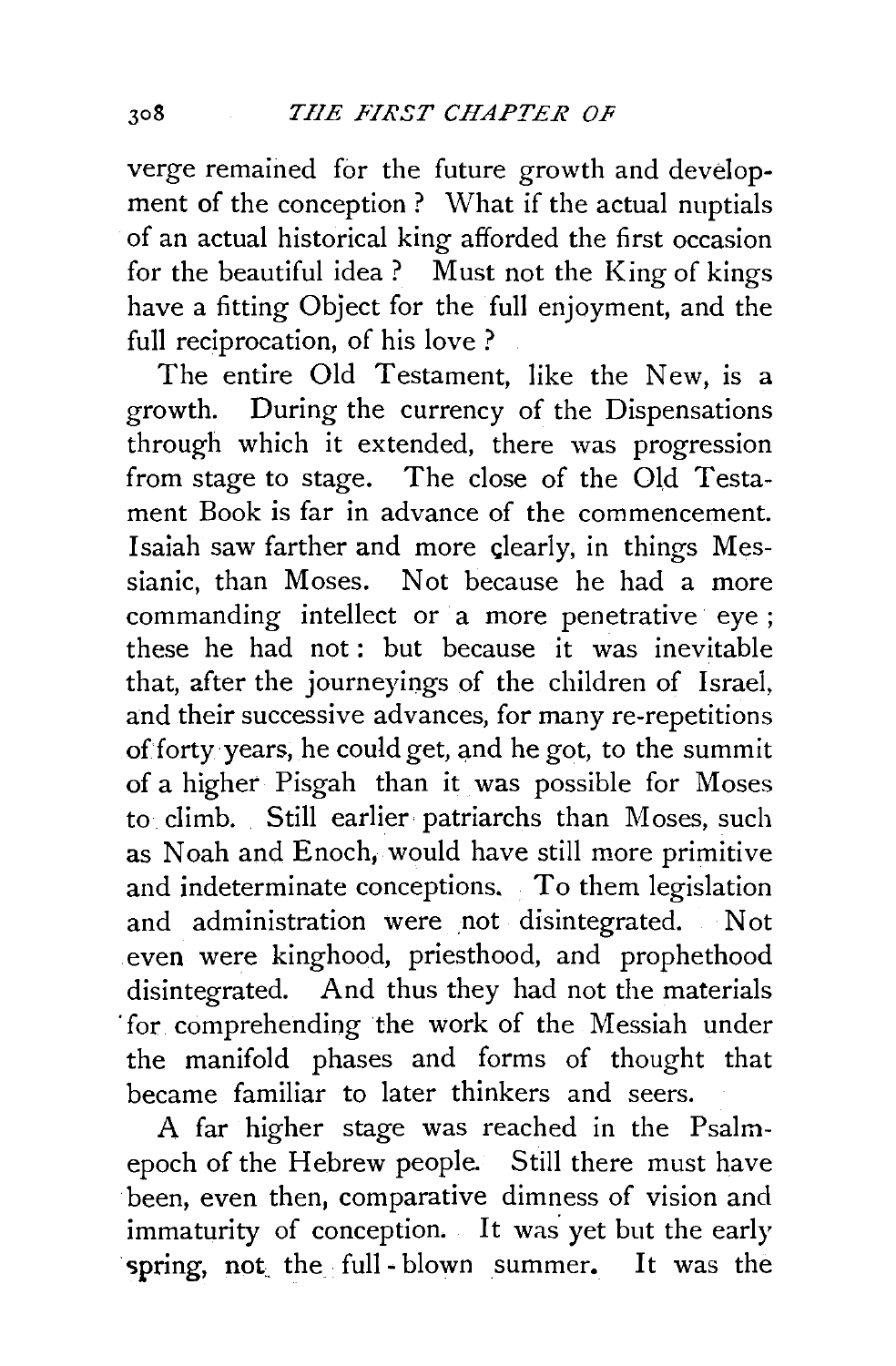dusky 'gloaming' time, not the sparkling day-spring, nor the noonday brightness, nor the deep mellow radiance of the evening.

The writer, then, of the forty-fifth Psalm must not be lifted out of his own age and stage, and set down in ours. He did not see with our eyes, or from our standpoints. Even when we step back nearly two millenniums, we do not find his familiar points of view. He did not, and he could not, occupy those intellectual pinnacles on which stood Peter, Paul, Apollos, John. Some things he saw as clearly as ever apostles did. His vision certainly was as vigorous. The imagery amid which it revelled was as splendid as theirs, or more so. He was a poet of the highest order, though soaring in an atmo- · sphere still loaded and darkened with intransparent vapours. What wonder, therefore, if he did not see clearly that a greater than any of the earlier or later Davidic kings was needed to realize the Divine promises, establish the Divine reign, and extend the sweets of Divine peace over the whole distracted world ? What wonder that it was only the 'primer' lesson of the great bridal 'mystery' that he was able to spell ?

He was emphatically a child of faith. He might, as such, have appropriately obtained a niche in the eleventh Chapter of this Epistle. His name, though unrecorded, was really, and is really, on the divinely illumined roll. His faith, too, was the " substance," or the substrate,-the 'standing-under' and the 'understanding,'-of "things hoped for,"-" the evidence of things not seen.'' But it was at best, as was no doubt even St. Paul's in an after age, partial, incom-

VOL. II. 22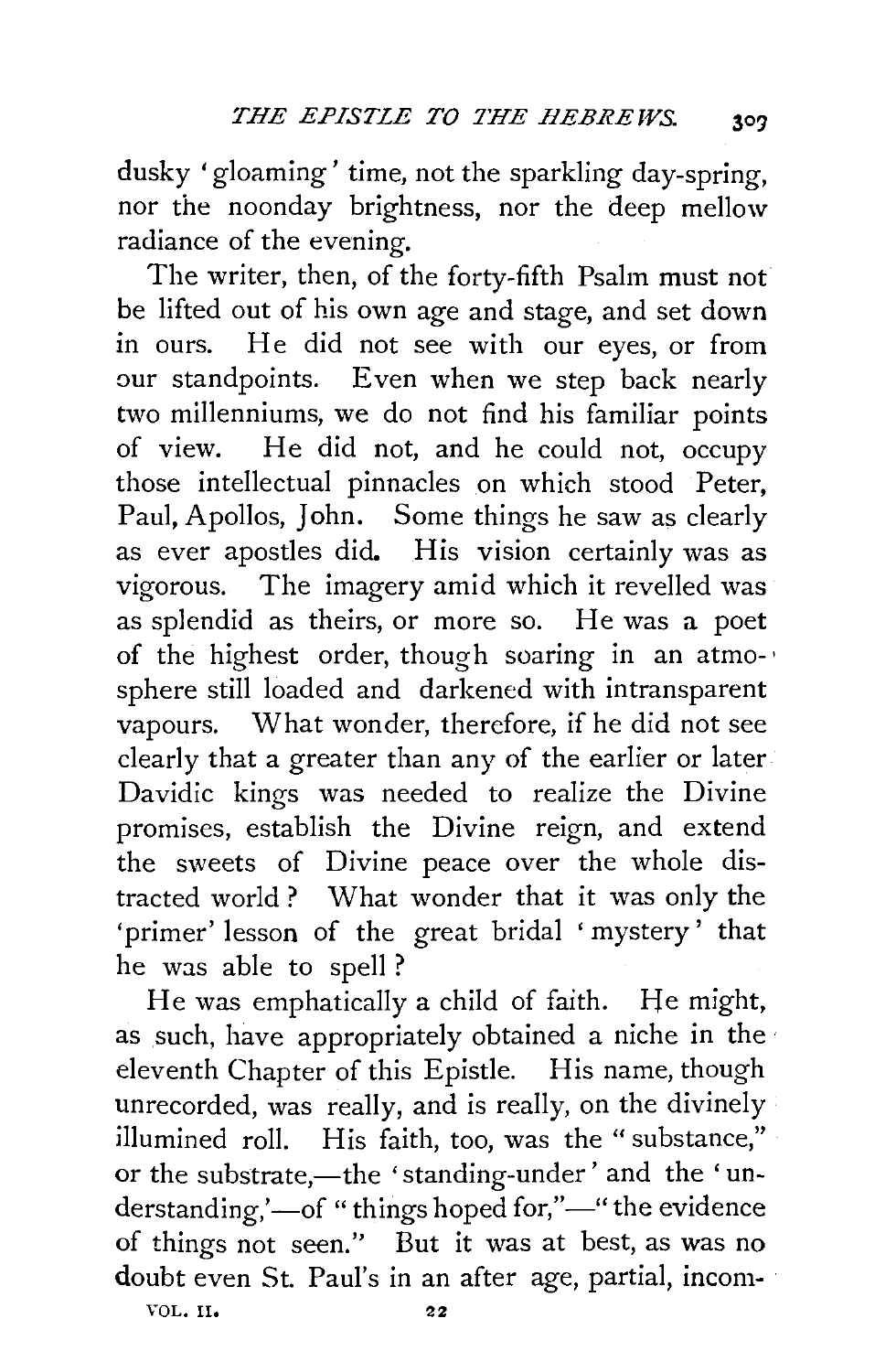plete, indeterminate, though sufficient. His eye was searching for the longed- for Object, and caught glimpses of the grand Reality; yet it saw only "dimly," and as in a still more meagre and less glassy mirror, than that of which the greatest and clearest of the apostles complained.

While we cannot doubt that the great poet was gazing on an actual royal bridegroom, starry with the highest endowments of manly grace, beauty, and power; and was also looking with ravished eye upon, or toward, the splendour of an actual royal bride ; yet we can as little doubt that when his spirit, in his ecstasy, poured forth his sublime gratulations, it was reading between the lines of his own utterances, and contemplating the ideal in the real, the spiritual in the material, the invisible in the visible, the future in the present, the Divine in the human.

The poet was in fact contemplating-in his own peculiar way-Him who was the Hope of Israel, the true Hero of mankind, the impersonated Sum and Substance of those promises which had animated the hearts of the patriarchs, and to which, as their only refuge from social despair, their believing descendants were tenaciously clinging. The eye of the body was beholding an actual lsraelitish monarch,-most probably, as Calvin contends, and as Böhl admits, Solomon in all his glory,—while the eye of his spirit was beholding the absolutely peerless One, the King of kings. There was thus the phenomenon of ' double vision.' There was 'second sight,' the privilege and peculiarity of the spiritual seer.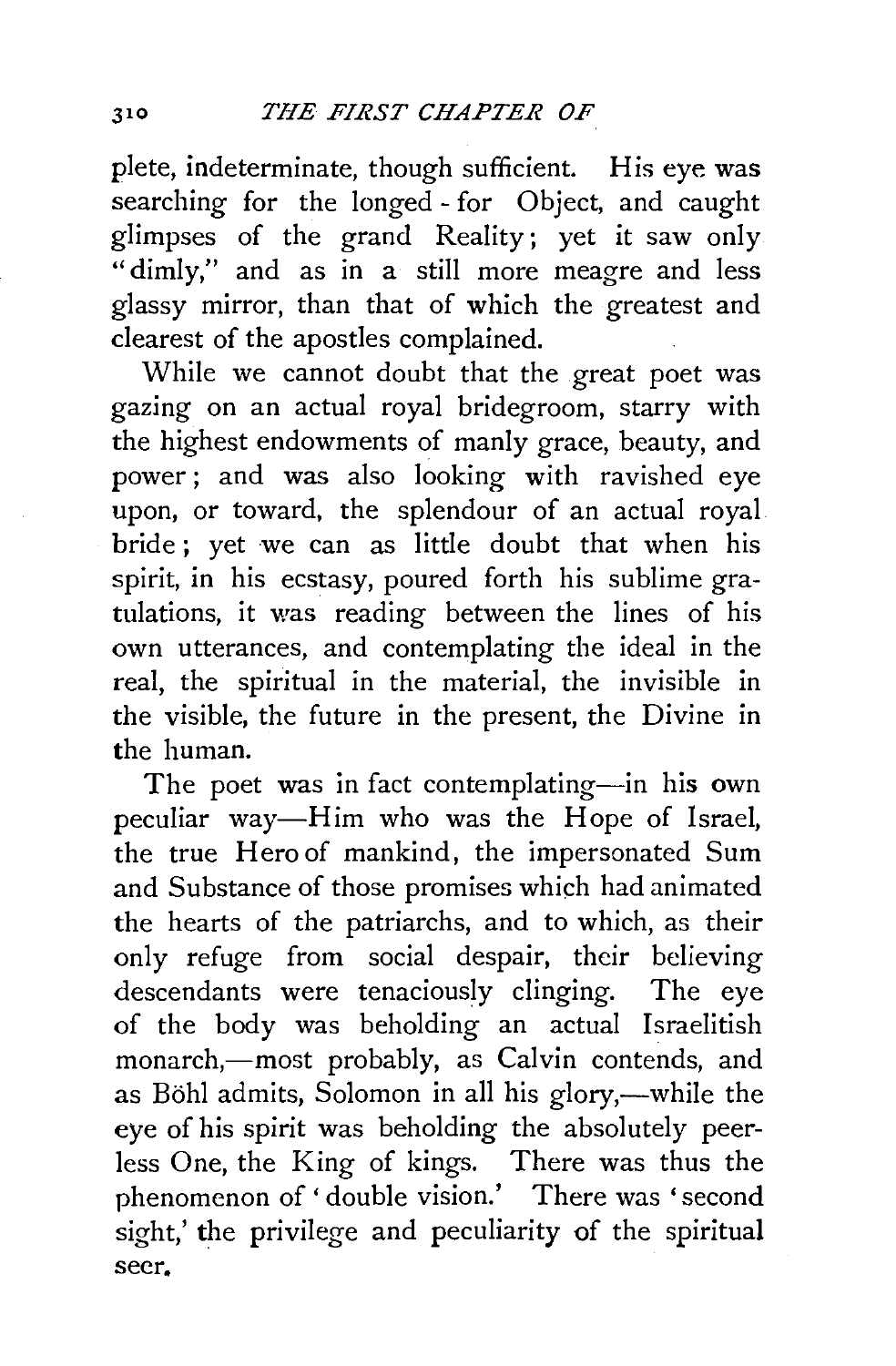Had the rapt seer descended from his pinnacle of ecstasy, to the level of a mere prosaic spectator and well-wisher, he might have contented himself with saying, in appropriately eloquent terms, $-What a$ *noble man this monarch is! How graceful! How gracious* / *How princely* / *How grand/ Is there not something divine in him? God grant that his reign may inaugurate, for the whole world, the golden age of goodness and glory. Blessed may he be in tlze Queen, his Bride* I *Blessed may she be in him! May there now be universal peace, universal prosperity, universal righteousness, universal love.* 

But it is not with prosaic longings and good wishes, any more than it is with mere theological dogmatic typology, that we have here to do. Psalm xlv. flashes aloft and athwart, like a meteor. And as it passes, it projects across the path, and into the future, of the magnificent Israelitish potentate, the grand ideal of the seer.

The prophets, we are informed (I Pet. i. II), had often to "search diligently" in reference to the time and " the manner of time," when their predictions would be fulfilled. They had likewise, we may rest assured, to search at times, with equal diligence, in reference to the persons, and the manner of persons, in whom their prophecies, and the promises that were from of old, would find their highest verification. So might it be with our psalmist. So, we doubt not, it was.

As to the bridal element in the poem, we, in this age of the world, and in the midst of the light of this advanced stage of biblical revelation, should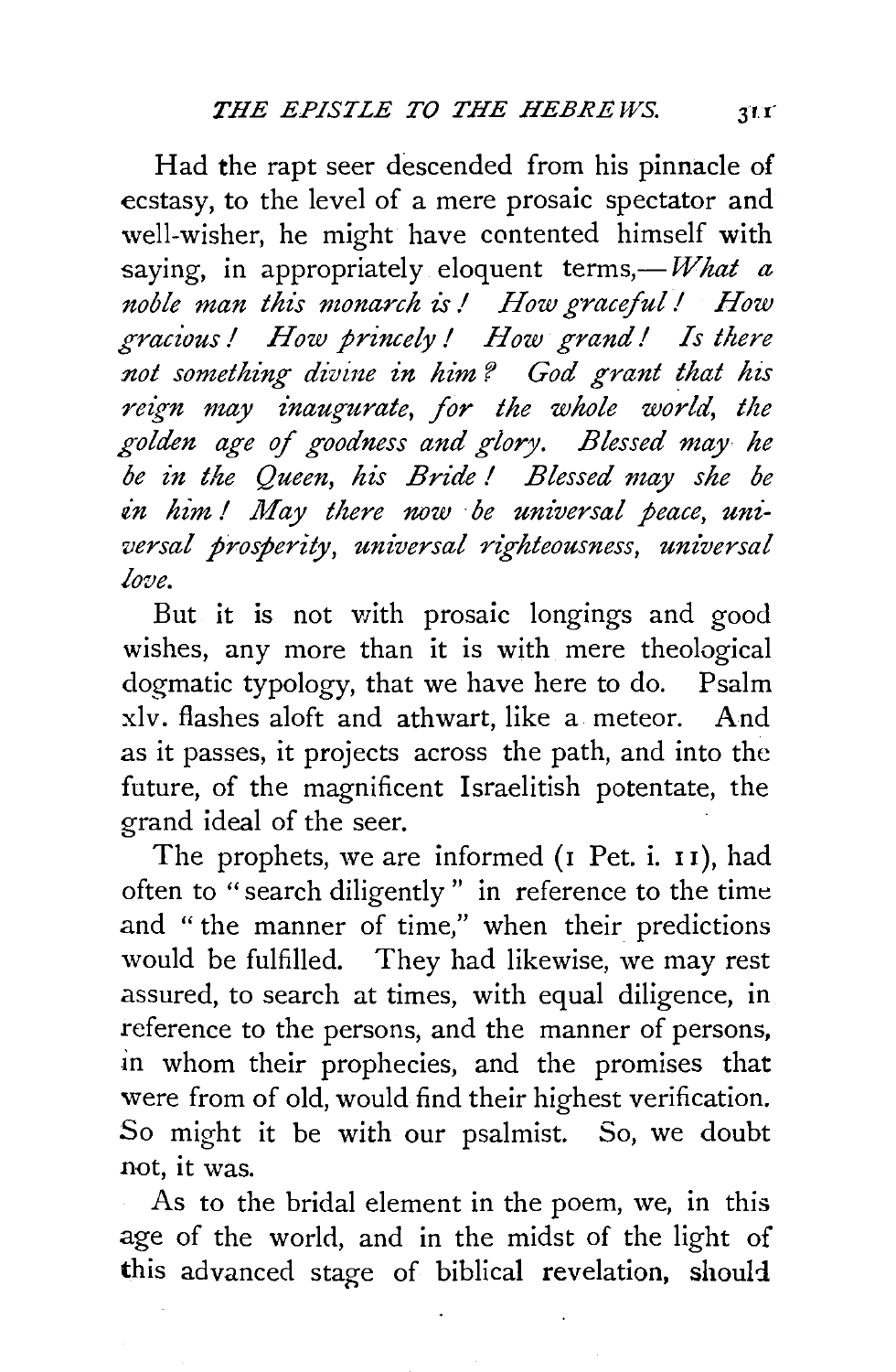have no difficulty in separating accidents of form from substance of essence. We have only to allow to a true seed-thought the air and light and heat which are the conditions of its vital growth. Let it grow. Let us watch its growth. Let us pass along from spring-time to summer, from summer to autumn. See how the seed is distending. When we come again by-and-by, we find that it has distended farther still. It has burst some of the fibres of the husk that enveloped it, and these fibres shrivel. Yet no injury is done to the seed. Nor is the seed-thought supplanted by an absolutely 'new creation.' Look again. Only the sere wrappings have 'waxed old' and are ready to 'vanish away.' The thought itself lives, thrives, grows, blooms, and ripens, till it is grander, in its 'palingenesy,' than even Solomon in all his glory, or his queen in gold of Ophir.

We turn now to the disparted quotation which the Letter-writer makes from this remarkable Messianic Psalm.

*While of the angels it is said*,— *Who maketh his angels winds,* And his ministers a flame of fire. *to the Son it is said,-*

*Tizy throne, 0 God, is for ever and ever.* 

It is not simply the phrase *0 God,* on which the writer hangs the weight of his illustrative reasoning. Angels too might be called *gods.* And even men in the position of potentates or High Powers might be so designated. The word did not start from its highest application, and come down. It ascended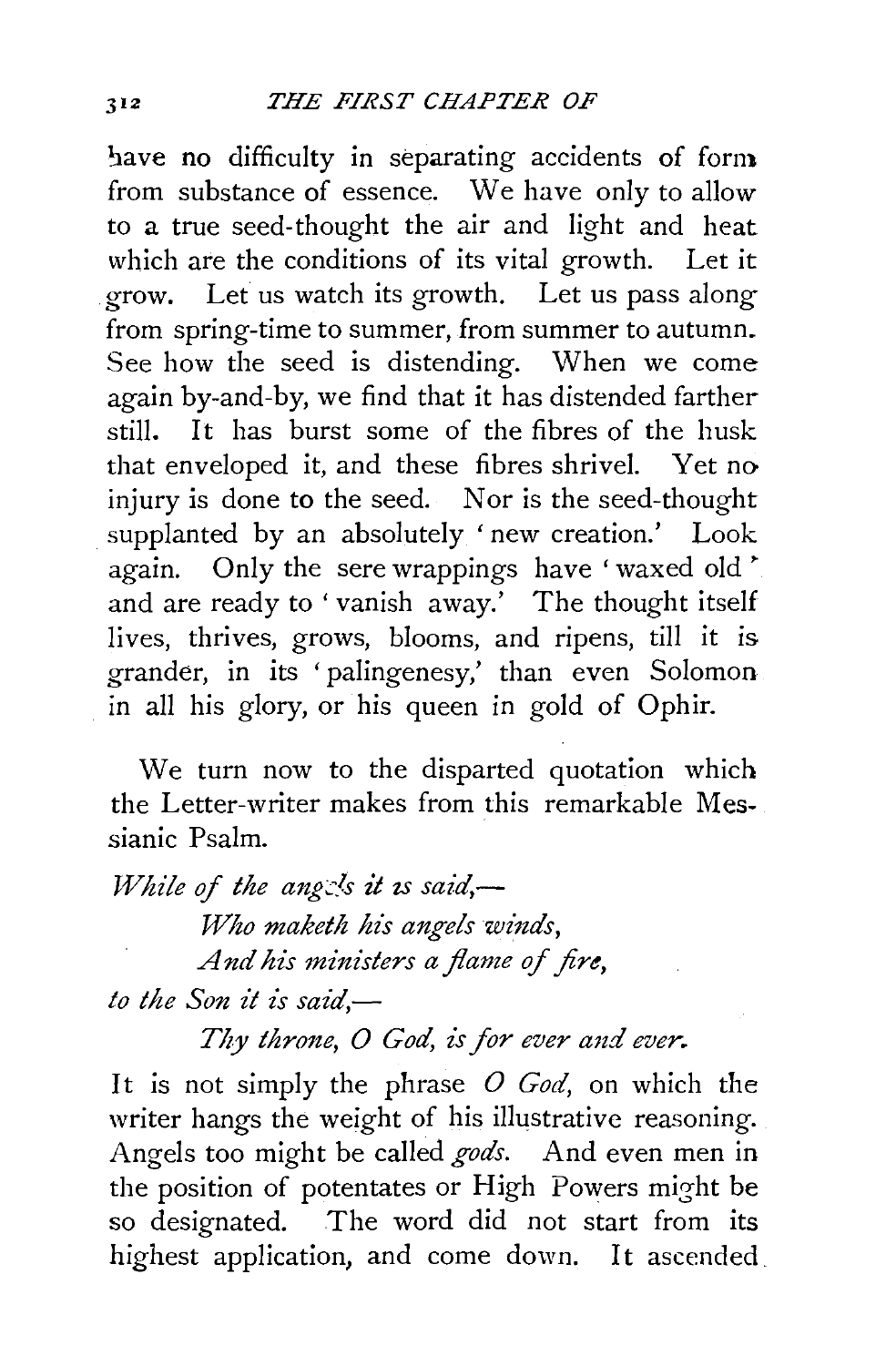from below by gradual steps, until at length it took wing and alighted on the Infinite One. Then it settled there, as having reached its natural consum mation,—leaving traces, however, here and there, of its gradual ascent, and consequently of its earlier and inferior applications. It is fully as much in consequence of the accompaniments of the august appellation, as in virtue of the appellation itself, that the citation verifies itself as thoroughly apposite to the writer's purpose. The Divine Son has a *throne*  He is *a King,* not a mere *messenger* or *minister*  And his throne is *for ever and ever.* Unlike the: thrones of other monarchs, it will never be vacated. His reign is to last 'while the sun and moon endure.' The King's kinghood, like his kingdom, is to run on into eternity.

Such is the first part of the disparted citation. The second is ushered in by the copulative *and,*  which has no place either in the original Hebrew or in the Septuagint Version. Nor is it found in our English Authorized Version, for it is wanting in the 'Received Text' and the Vulgate, as in both the Syriac Versions. It must, therefore, have been wanting in very early manuscripts. Yet it is found in  $NABD*E*M$ , 17; and as it is hard to believe that it could have been intruded wilfully by transcribers, it must no doubt have stood in the texts from which they copied, and is likely therefore to be genuine. It had apparently been employed by the Letter-writer to make two citations instead of one. The passage really contains a double illustrative proof of his important theological position.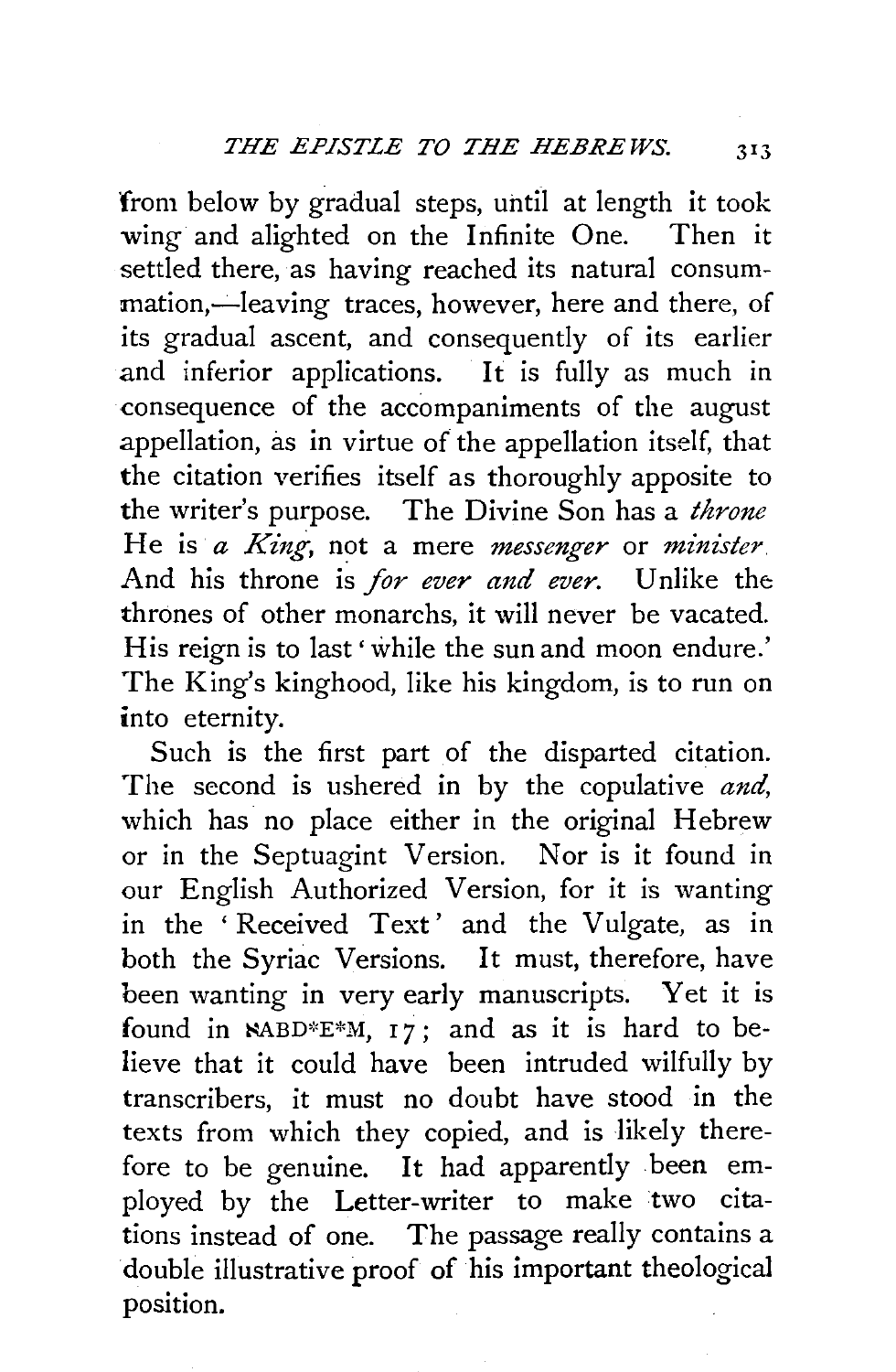*The sceptre of equity is thy kingdom's sceptre.* Such is the reading that is approved of by both Tischendorf and Tregelles, as also by Lachmann in his minor edition. It has the support of the manuscripts **NABM**, 17; and is all the more likely to be genuine, that it is at variance with the reading of the Septuagint. Transcribers might deliberately, and with very innocent intention, change the reading of a New Testament citation, to bring it into absolute harmony with its Old Testament original. But it is not probable that they would wilfully vary the citation from the ancient text, especially when the variation involves a rather unusual phase of presentation. That is the case in the expression before us. It is really-so far as substance of thought is concerned-indifferent whether we say, *The sceptre of thy kingdom is a sceptre of righteousness*; or, *The sceptre of righteousness is thy kingdom's sceptre.* But the latter form of presentation is comparatively rare. The subject and predicate of the proposition are supposed to be 'logically' *convertible.* 

But the two phraseological possibilities for expressing the interchangeable relationship afford two distinct handles for laying hold of the thought. The thought, as exhibited in the adopted reading, is, that the character of the royal rule of the Messiah is ascertained, when we learn what a perfect royal rule :really is. If the sceptre of an ideally perfect king be the sceptre of absolute equity, then just that very sceptre is the Messiah's.

*Thou lovedst righteousness and hatedst lawlessness,* or *iniquity*. The former word  $(i\omega_0\mu/\omega_0)$  is the read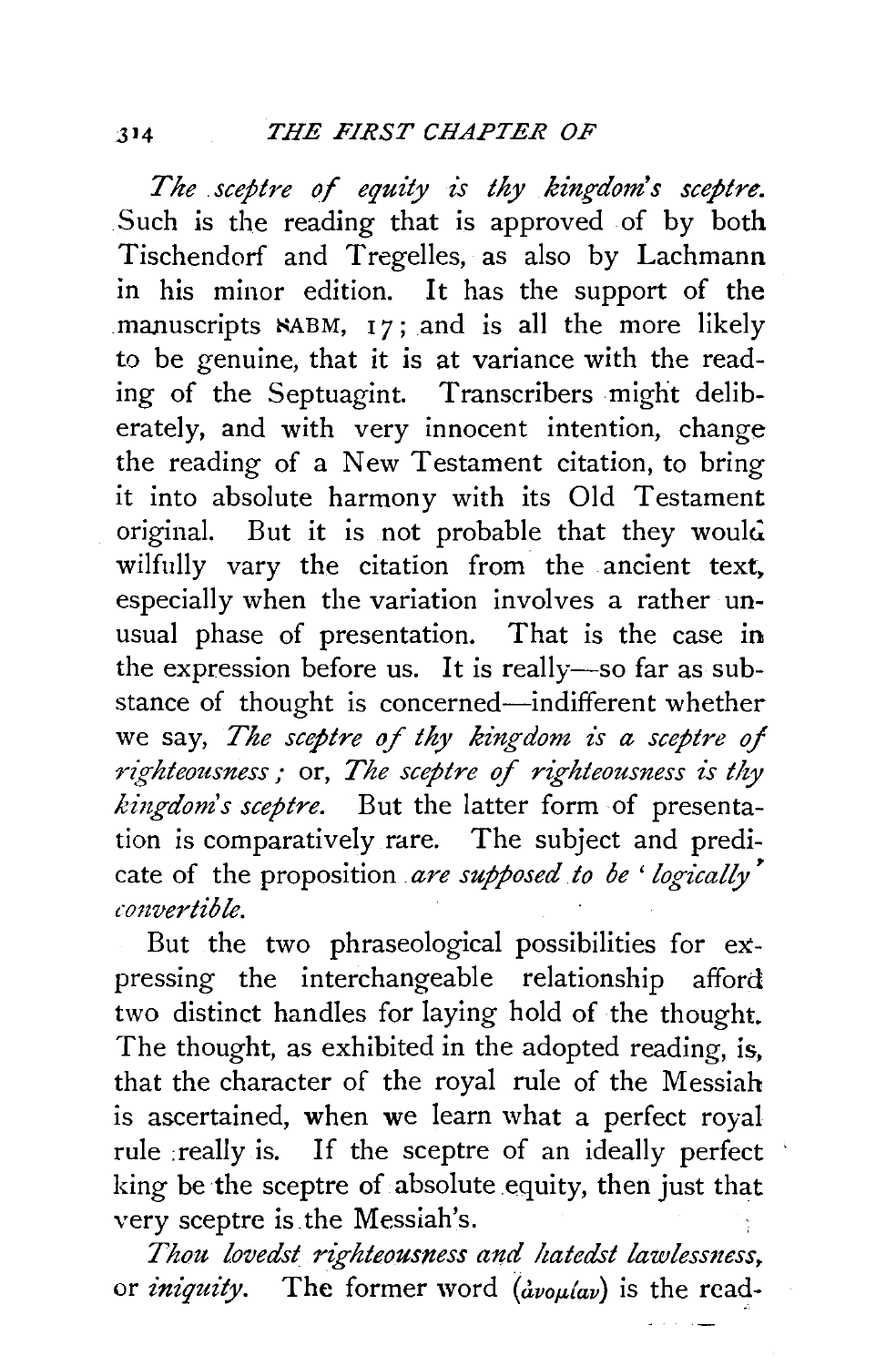ing of BDEKLM, the latter  $(\frac{\partial \delta u}{\partial u})$  of  $\aleph A$ . The tenses of the verbs are noticeable, *lovedst, hatedst;*  not, *hast loved,* and *hast hated.* The sum total of the past part of the royal rule is broken off in thought, and separated from the present, as being amply sufficient to afford a basis for reward on the part of the Divine Father. The bard is wishing to account for the peculiar bliss that had at length come down upon his Hero. He finds the reason in the Father's approbation of the incorruptible integrity and equity with which the Son has wielded his delegated sceptre.

*Therefore, O God!* So doubtless should we translate,—re-introducing the vocative of the preceding verse. Symmetry demands it. And quite a preponderance of the best translators and expositors, both ancient and modern, either contend for it or acquiesce in it. Ehrenfried Pfeiffer, in his Monograph on Heb. i. 8, 9, decides for it. And so does even Paulus. Abresch too, and Valkenaer, and Böhme. So also Klee, Ebrard, Reinke, Lünemann, Bohl, Bisping, Kurtz, Riehm. A peculiar idea is entertained by Bleek, de Wette, Maier, that the expression is vocative in the Septuagint Version and the Epistle to the Hebrews, but not in the Hebrew original. It is an idea resting on mere conjecture, intrinsically unlikely.

Thy God anointed thee. We have seen that the word God-especially in Hebrew-is not always absolute. It is not so even here, though here it rises to the pinnacle of its applicability. The Father is our God, and the Messiah's too (John xx.  $17$ ),